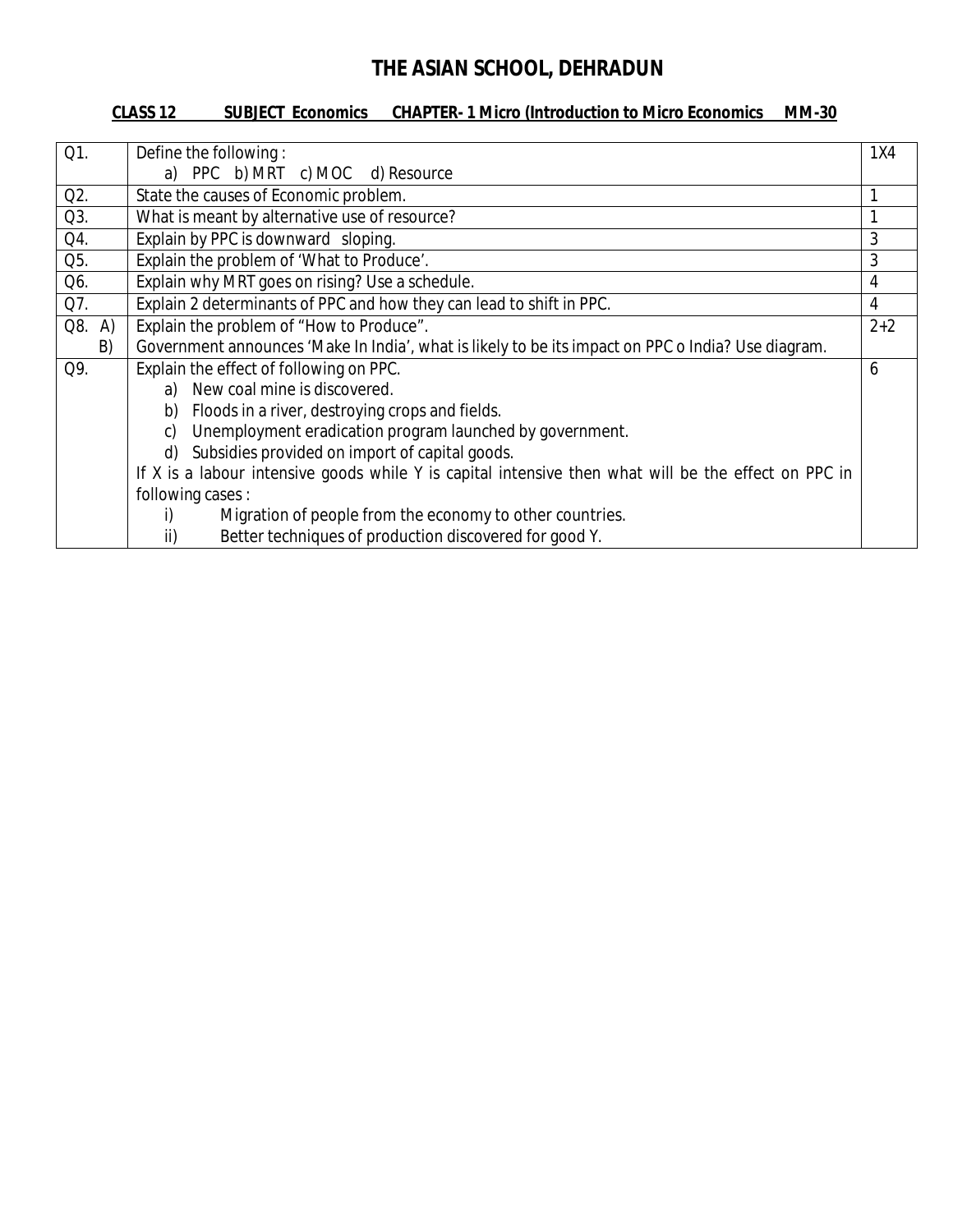## **CLASS 12 SUBJECT Economics CHAPTER- 2 – Micro Eco(Consumer Equilibrium and Demand) MM-30**

| Q1.    | What is Budget Equation?                                                                                              |                |  |  |  |  |
|--------|-----------------------------------------------------------------------------------------------------------------------|----------------|--|--|--|--|
| $Q2$ . | What are monotonic preferences/convex.                                                                                |                |  |  |  |  |
| Q3.    | Ice creams sold for Rs 30, Rani who loves ice- cream has already eaten 3 cups, and her MU from                        | 3              |  |  |  |  |
|        | eating 3 <sup>rd</sup> ice cream is Rs 90. Suppose further, for her, the MU is of Rs 1 is 3 should she eat more ice   |                |  |  |  |  |
|        | cream or should she stop.                                                                                             |                |  |  |  |  |
| Q4.    | Explain why budget line slopes downward?                                                                              | 3              |  |  |  |  |
| Q5.    | Draw diagrams showing elasticity equal to : a) zero b) one<br>c) Infinity                                             | 3              |  |  |  |  |
| Q6.    | Suppose the demand curve D (P) = 10-3p. What is the elasticity at price $5/3$                                         | 3              |  |  |  |  |
| Q7.    | A consumer spends Rs 250 on a good when its rice is Rs 5 per unit. When the price rises to Rs 6 per<br>$\overline{4}$ |                |  |  |  |  |
|        | unit, he spends Rs 240. Calculate the price of elasticity of demand using percentage method. What                     |                |  |  |  |  |
|        | shape its demand curve will take?                                                                                     |                |  |  |  |  |
| Q8.    | Explain the following characteristics of IC.                                                                          | 6              |  |  |  |  |
|        | Higher level of IC gives higher level of satisfaction.<br>a)                                                          |                |  |  |  |  |
|        | Two IC can never interest each other.<br>b)                                                                           |                |  |  |  |  |
|        | IC never touches the axis.<br>C)                                                                                      |                |  |  |  |  |
|        | IC slopes downward and is convex to origin.<br>d)                                                                     |                |  |  |  |  |
| Q9.    | A consumer consumers only two goods X and Y. The marginal rate of substitution is 1. Price of X and                   | $\overline{6}$ |  |  |  |  |
|        | Y is Rs 3 and Rs 4 unit respectively. In the consumer in equilibrium? What will be the further                        |                |  |  |  |  |
|        | reaction of the consumer? Give reason.                                                                                |                |  |  |  |  |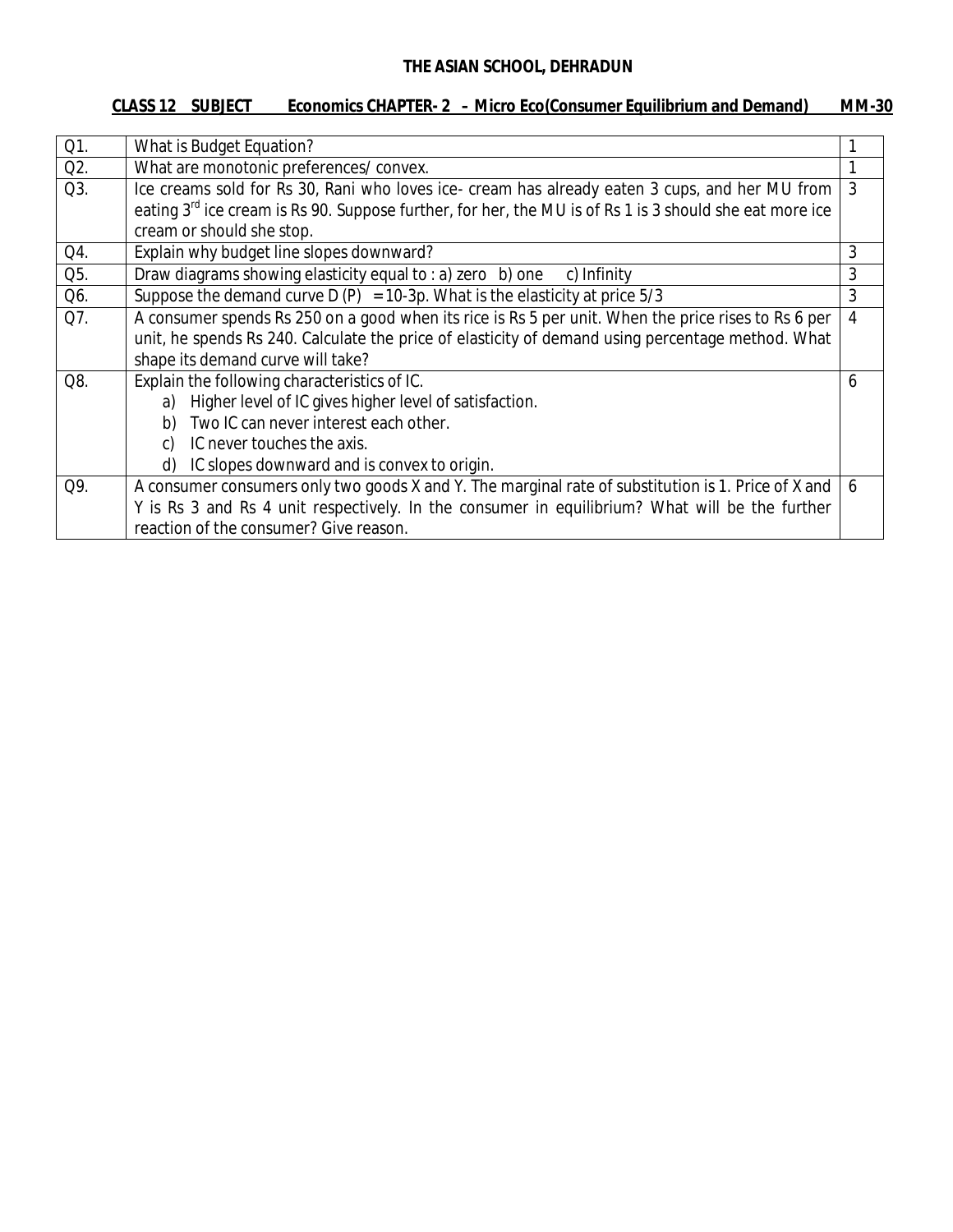|      | CLASS <sub>12</sub><br><b>CHAPTER- 3 Micro (Producers Equilibrium)</b><br><b>SUBJECT Economics</b>   | <b>MM-30</b>   |
|------|------------------------------------------------------------------------------------------------------|----------------|
|      |                                                                                                      |                |
| Q1.  | What would you say about the average cost of a firm if the marginal cost of production is less than  |                |
|      | the average cost?                                                                                    |                |
| Q2.  | Why does AFC fall with the increase in output.                                                       |                |
| Q3.  | What cost curve never touches to any axes but is downward sloping.                                   |                |
| Q4.  | What is the condition of a profit maximizing competitive firm.                                       |                |
| Q5.  | Short run profit maximization for a perfectly competitive firm occurs where the firms marginal cost  |                |
|      |                                                                                                      |                |
| Q6.  | Explain with the help of schedules how AC and MC curves are related.                                 | 3              |
| Q7.  | Why is the short run MC curve 'U' shaped?                                                            | 3              |
| Q8.  | "In order to get maximum profit MC should be rising at the point of producer's equilibrium". True or | $\overline{4}$ |
|      | false. Explain.                                                                                      |                |
| Q9.  | What happens if new firms cannot join the industry and existing firms cannot leave the industry      | 3              |
|      | during the long run.                                                                                 |                |
|      | <b>OR</b>                                                                                            |                |
|      | Explain the concepts of Normal profit and Abnormal profit.                                           |                |
| Q10. | Will a profit maximizing firm in a competitive market ever produce a positive level of output in the | 6              |
|      | range where the marginal cost is falling? Give an explanation.                                       |                |
| Q11. | With the increase in output, the ATC and AVC curve come closer and closer why? Can the two           | 6              |
|      | curves meet each other? Give reasons in support of your answer.                                      |                |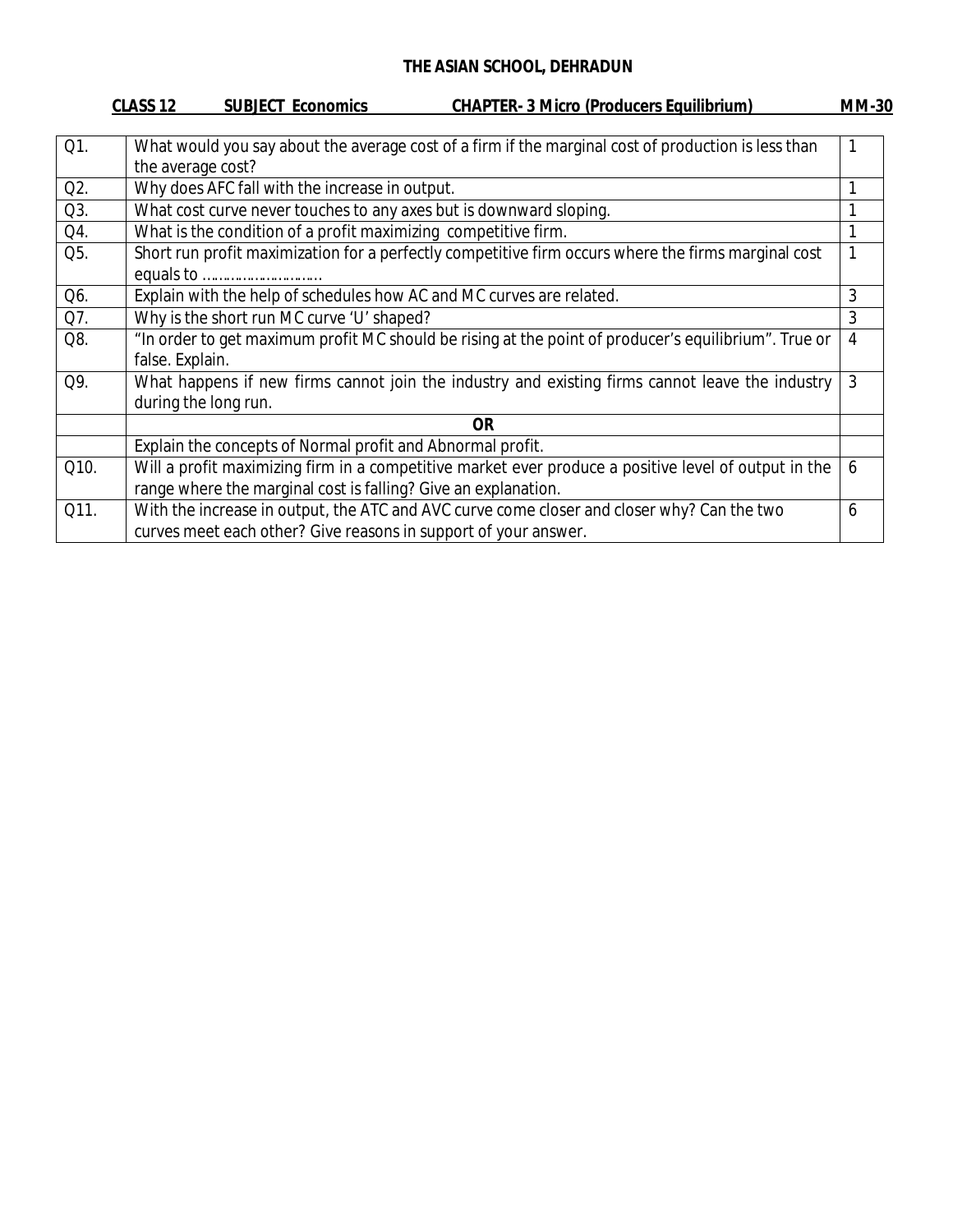### **CLASS 12 SUBJECT Economics CHAPTER- 4 Micro (The Theory of Firm Under Perfect Competition) MM-30**

| Q1.  | What is price line?                                                                                                                                         |   |
|------|-------------------------------------------------------------------------------------------------------------------------------------------------------------|---|
| Q2.  | What is the relation between market price and marginal revenue of a firm?                                                                                   |   |
| Q3.  | Define Stock.                                                                                                                                               |   |
| Q4.  | When slope of supply curve = $\infty$ then what will be the value of elasticity of supply?                                                                  |   |
| Q5.  | Define market supply.                                                                                                                                       |   |
| Q6.  | 'A Monopolist can sell any quantity of good he likes at a price? Justify with diagram.                                                                      | 3 |
| Q7.  | The price elasticity of supply of a commodity is 2. A firm supplies 200 units of it at a price of Rs 8 per unit.<br>At what price will it supply 250 units? | 4 |
| Q8.  | Give reasons, find whether the following statements are true or false :                                                                                     | b |
|      | When TR is maximum, MR is also maximum.<br>a)                                                                                                               |   |
|      | When MR falls to zero, AR should be rising.<br>b)                                                                                                           |   |
|      | When TR is maximum, AR= 0<br>$\mathcal{C}$                                                                                                                  |   |
|      | MR is the price at which the cost unit of a commodity is sold.<br>d)                                                                                        |   |
| Q9.  | How does the following affects the supply of a product.                                                                                                     | 6 |
|      | Price of cost of production.<br>a)                                                                                                                          |   |
|      | Subsidies provided by the government.<br>b)                                                                                                                 |   |
|      | Change in per unit tax.<br>C)                                                                                                                               |   |
|      | Change in technology.<br>d)                                                                                                                                 |   |
| Q10. | How would rise in MSP (minimum support price) for cotton affect the supply of rice in the domestic                                                          | 6 |
|      | economy, when rice and cotton are the only two crops grown? Would you favour any such decisions by                                                          |   |
|      | the government?                                                                                                                                             |   |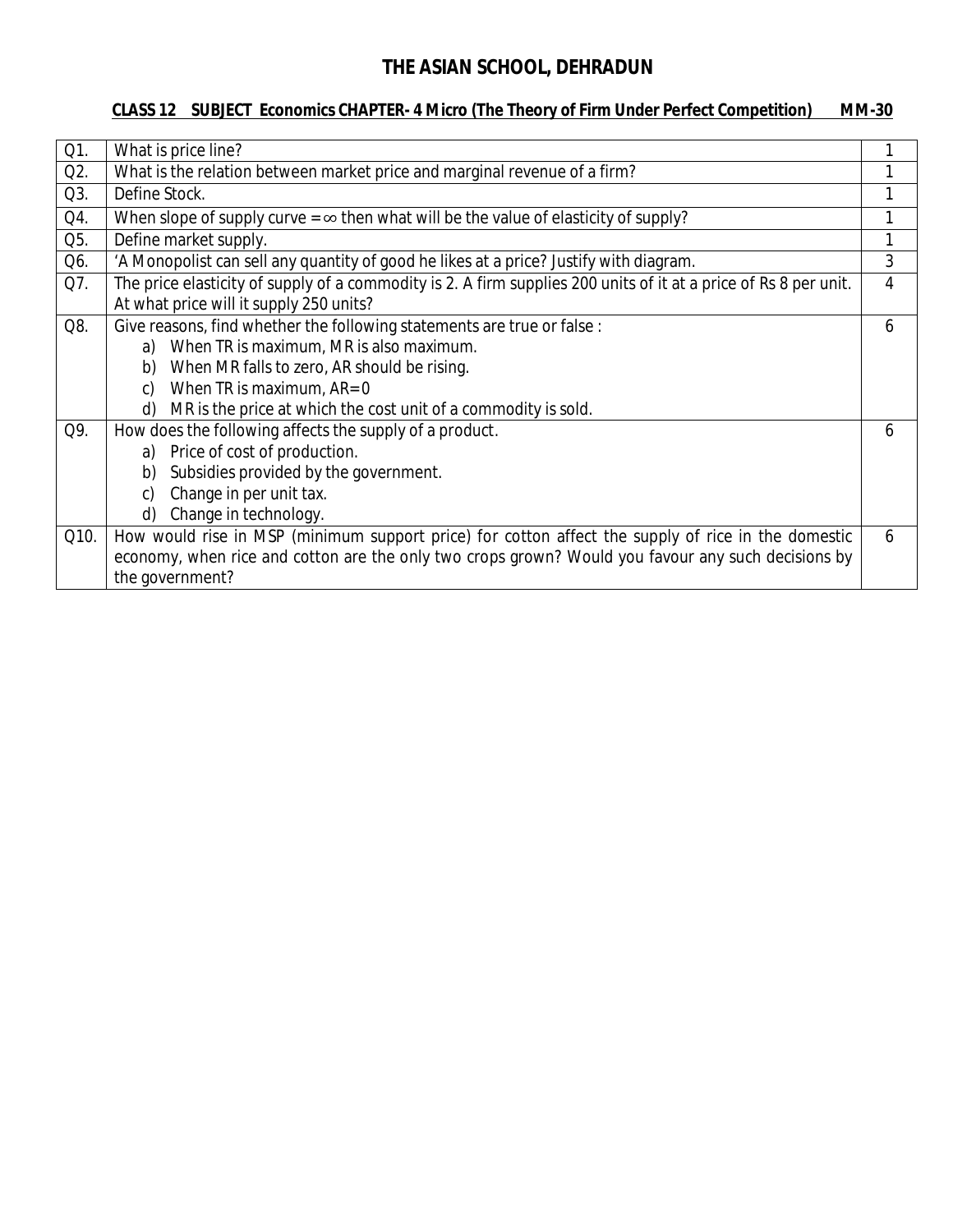|        | <b>CHAPTER- 5 Micro (Market Equilibrium)</b><br>CLASS <sub>12</sub><br><b>SUBJECT Economics</b>              | <b>MM-30</b> |
|--------|--------------------------------------------------------------------------------------------------------------|--------------|
|        |                                                                                                              |              |
| $Q1$ . | Define the following:                                                                                        | 4            |
|        | Market<br>a)                                                                                                 |              |
|        | Price Mechanism<br>b)                                                                                        |              |
|        | Market Equilibrium<br>C)                                                                                     |              |
|        | Price Ceiling<br>d)                                                                                          |              |
| Q2.    | Using a diagram explain situations where :                                                                   | 4            |
|        | Price rises but quantity remains unchanged.<br>a)                                                            |              |
|        | Price falls due to simultaneous changes in demand and supply.<br>b)                                          |              |
| Q3.    | How is price flooring used as a tool to protect farmers? Use diagram to explain.                             | 4            |
| Q4.    | "Price ceiling creates excess demand in the market", what other unwanted situations can it create?           | 6            |
| Q5.    | Market for good X is in equilibrium, Good Y being its substitute. How will the market for X is affected with | 6            |
|        | rise in price of Y explain the chain of effect taking place in the market with help of diagram?              |              |
| Q6.    | "Tea plantation hit by pest over 40% crops destroyed'. What would be the impact of above, on the market      | 6            |
|        | for tea, explain the chain of effects along with diagram.                                                    |              |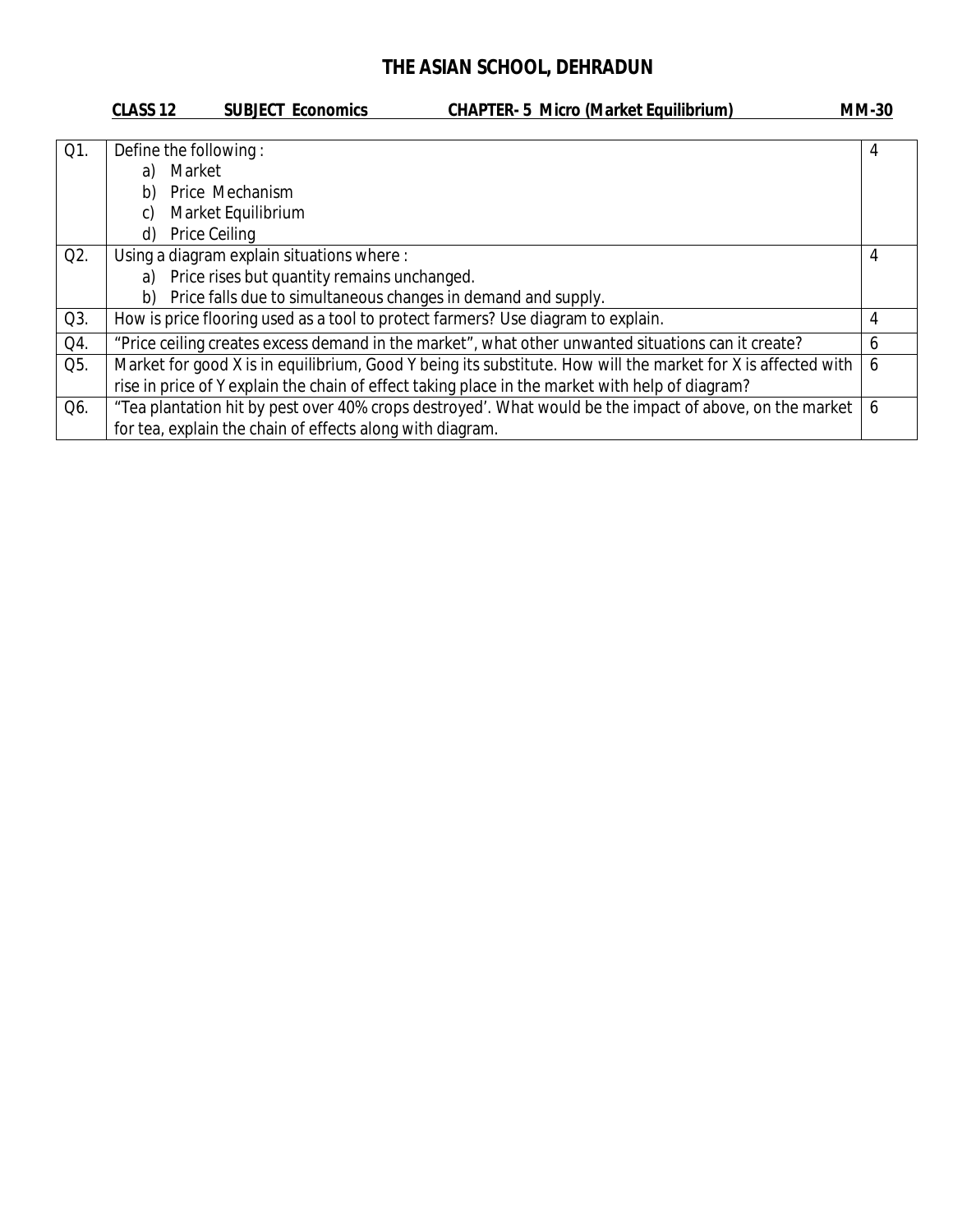### **CLASS 12 SUBJECT Economics CHAPTER- 6 Micro (Non Competitive Markets) Part- 1 MM-30**

| Q1.              | What is the shape of the demand curve of a firm which can only sell more by lowering its price? |         |  |  |  |  |
|------------------|-------------------------------------------------------------------------------------------------|---------|--|--|--|--|
| Q <sub>2</sub> . | Define collusive oligopoly.                                                                     |         |  |  |  |  |
| Q3.              | What is meant by product differentiation?                                                       |         |  |  |  |  |
| Q4.              | What is meant by price discrimination?                                                          |         |  |  |  |  |
| Q5.              | Explain any three cause of creation of Monopoly.                                                | 3       |  |  |  |  |
| Q6.              | Why is the demand curve of an oligopoly market indeterminate?                                   | 3       |  |  |  |  |
| Q7.              | Why is MR curve of a monopoly is less elastic as compared to a monopolistic firm?               | 4       |  |  |  |  |
| Q8.              | Distinguish between:                                                                            | 4       |  |  |  |  |
|                  | a) Collusive and Non collusive oligopoly.                                                       |         |  |  |  |  |
|                  | Perfect and Imperfect Oligopoly<br>b)                                                           |         |  |  |  |  |
| Q9.              | Explain implications of following under perfect competition :                                   | $3 + 3$ |  |  |  |  |
|                  | <b>Homogenous Products</b><br>a)                                                                |         |  |  |  |  |
|                  | Free Entry & Exit<br>b)                                                                         |         |  |  |  |  |
| Q10.             | Explain implication of :                                                                        | 3X2     |  |  |  |  |
|                  | Single seller under monopoly b) Few Dominant firms under Oligopoly<br>a)                        |         |  |  |  |  |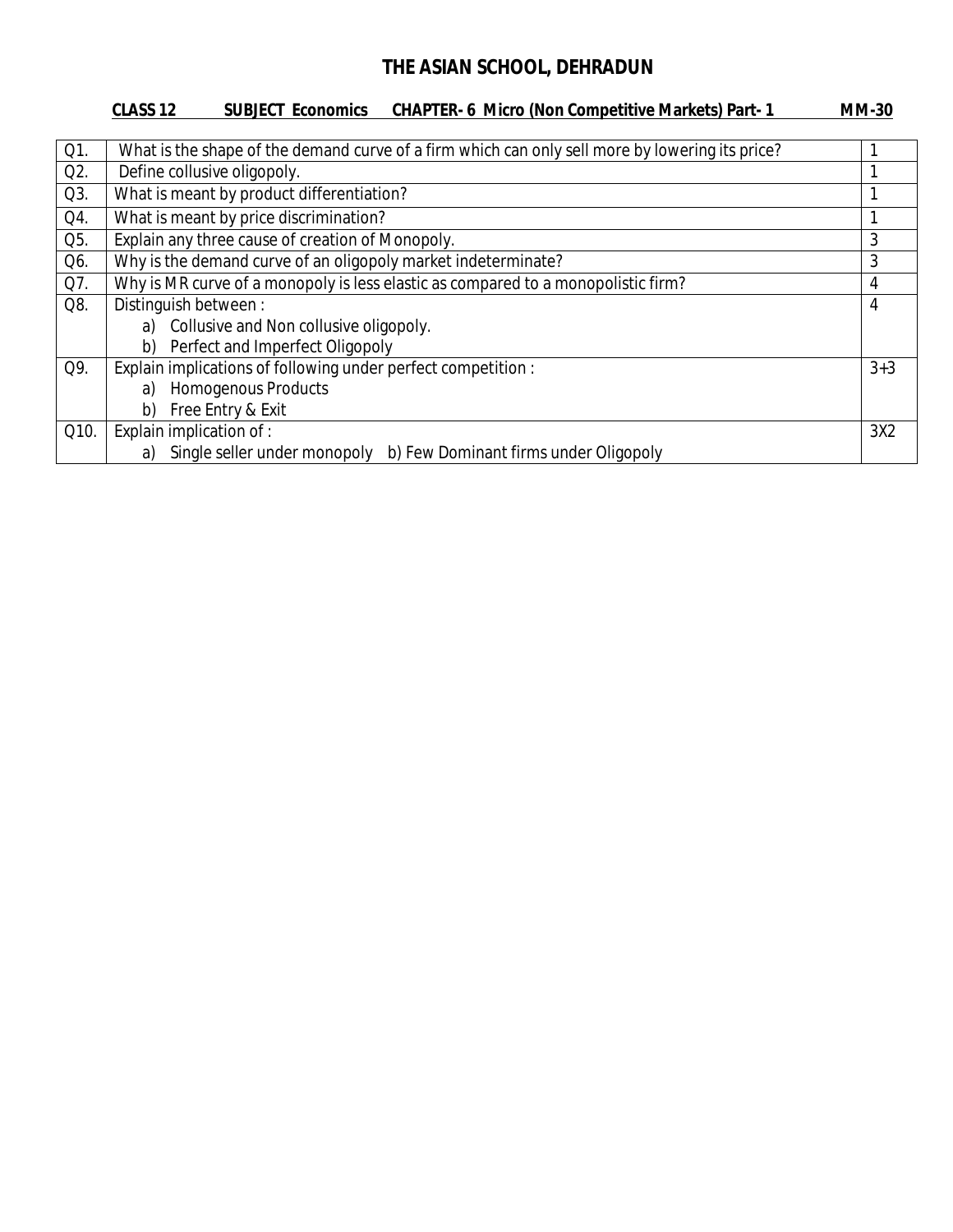#### **CLASS 12 SUBJECT Economics CHAPTER-6 Micro (Price Determination Under Perfect Competition with Simple applications Part-II MM-30**

| Q1.              | What is meant by price ceiling.                                                                            |   |  |  |
|------------------|------------------------------------------------------------------------------------------------------------|---|--|--|
| Q <sub>2</sub> . | Define Equilibrium Price.                                                                                  |   |  |  |
| Q3.              | How does a cost saving technological progress affect the market price and the quantity exchanged?          |   |  |  |
| Q4.              | What is meant by Price floor.                                                                              |   |  |  |
| Q5.              | Explain the concept of 'Buffer Stock' as a tool of price floor.                                            | 3 |  |  |
| Q6.              | Explain the changes that will take place when in a market the demand for a good is greater than its supply | 3 |  |  |
|                  | at the prevailing price.                                                                                   |   |  |  |
| Q8.              | Suppose the price of a substitute good (Y) of good X increases, what impact does it have on the            | 4 |  |  |
|                  | equilibrium price and quantity of good X Explain.                                                          |   |  |  |
| Q10.             | Explain 'Black Marketing' as a direct consequence of price ceiling.                                        | 4 |  |  |
| Q11.             | How are the equilibrium price and equilibrium quantity of a normal commodity affected :                    | 6 |  |  |
|                  | If there is a decrease in the income of its buyers.                                                        |   |  |  |
|                  | If a unit tax is imposed by the Government? Use diagrams.<br>ii)                                           |   |  |  |
| Q12.             | Market for a good is in equilibrium. There is a simultaneous 'increase' both in demand and supply of the   | 6 |  |  |
|                  | good. Explain its affect on the market price.                                                              |   |  |  |
|                  | 0r                                                                                                         |   |  |  |
|                  | Market for a good is in equilibrium. There is a simultaneous 'decrease' both in demand and supply of the   |   |  |  |
|                  | good. Explain its affect on the market price.                                                              |   |  |  |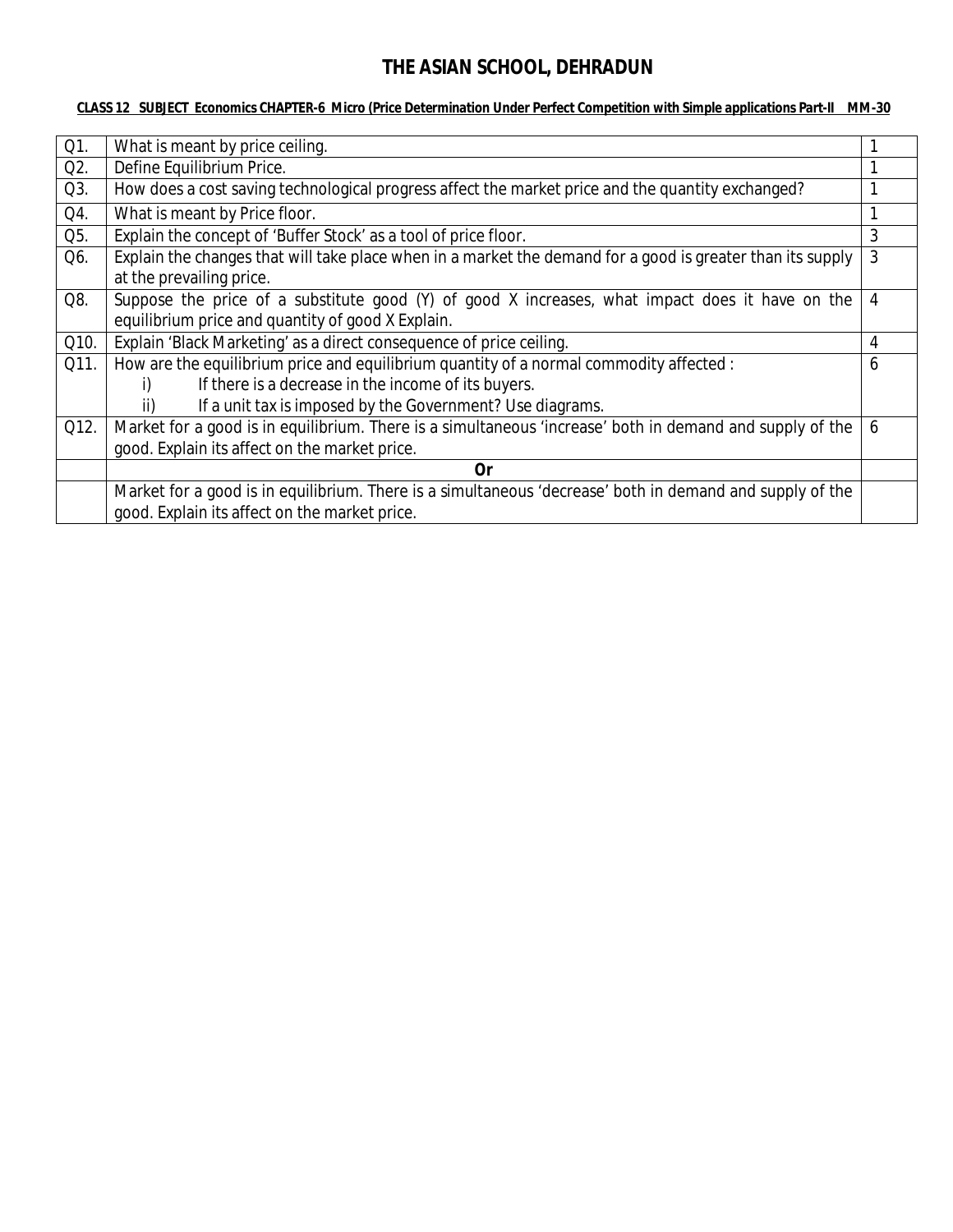| <b>CLASS 12</b>  | <b>SUBJECT Economics</b>                                                                                                                                                                                                                       | <b>CHAPTER-1 Macro (Introduction to Macro Economy</b> | <b>MM-30</b> |
|------------------|------------------------------------------------------------------------------------------------------------------------------------------------------------------------------------------------------------------------------------------------|-------------------------------------------------------|--------------|
| Q1.              | Define : a) Macro Economics b) Factors of Production c) Entrepreneur d) Exports e) Economic Agents<br>f) Wage Rate g) Capital h) Capitalist Economy i) Socialist Economy j) Household sector k) Investment<br>Expenditure I) Household sector. |                                                       | 12X1         |
| Q <sub>2</sub> . | Differentiate between:                                                                                                                                                                                                                         |                                                       | 3X3          |
|                  | a) Consumer Goods and Producer Goods                                                                                                                                                                                                           |                                                       |              |
|                  | Investment Expenditure and Consumption Expenditure.<br>b)                                                                                                                                                                                      |                                                       |              |
|                  | <b>Macro Economics and Micro Economics</b><br>C)                                                                                                                                                                                               |                                                       |              |
| Q3.              | What is the basic objective of the Macroeconomic decision makers.                                                                                                                                                                              |                                                       | b            |
| Q4.              | 'Micro Economic is governed by individual interests and decision while macro economics is dependent on                                                                                                                                         |                                                       | $\sigma$     |
|                  | the aggregates." Comment.                                                                                                                                                                                                                      |                                                       |              |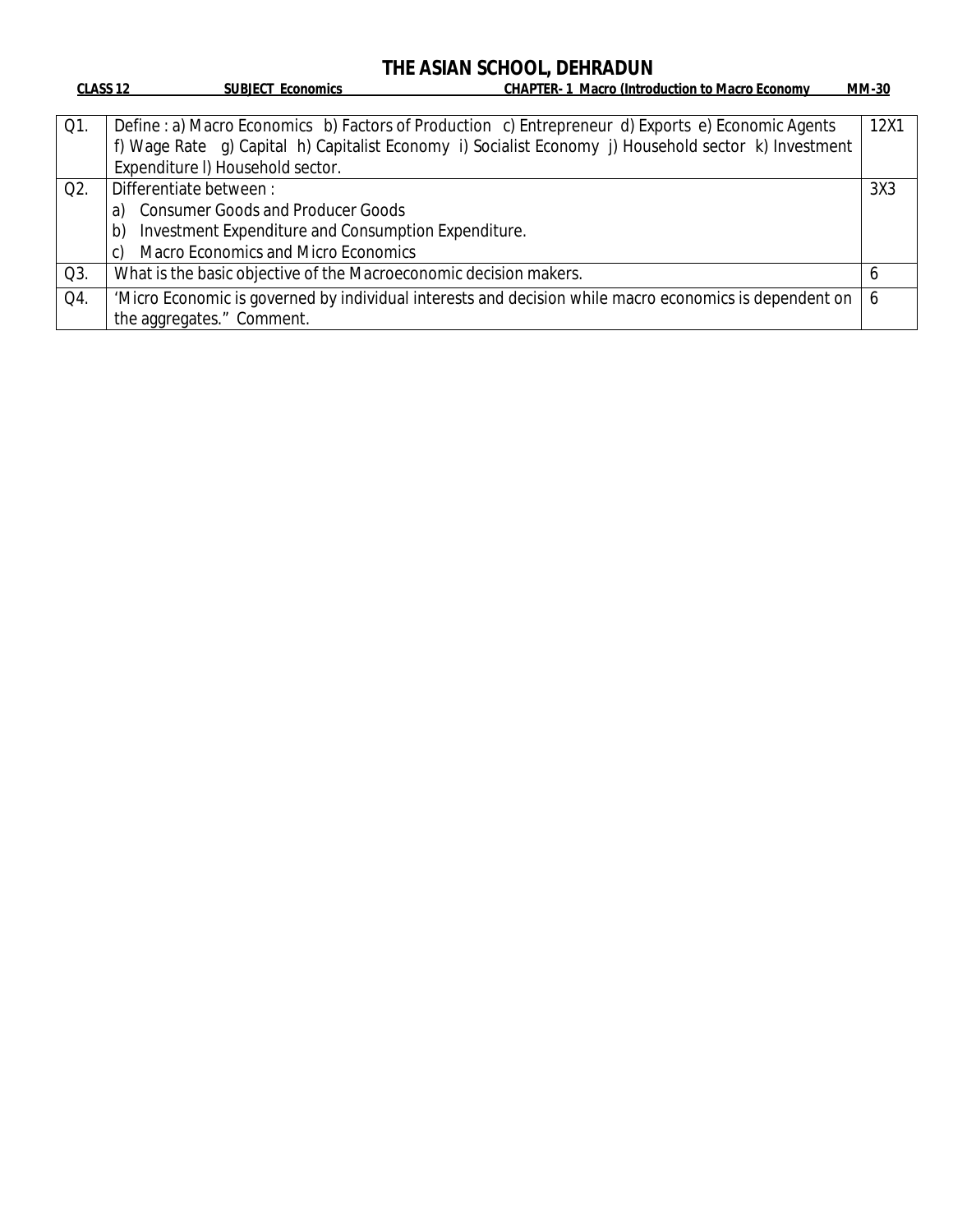| CLASS <sub>12</sub> | <b>SUBJECT Economics</b><br><b>CHAPTER- 2 Macro (National Income Accounting Part- 2</b><br><b>MM-30</b>      |  |  |  |  |  |
|---------------------|--------------------------------------------------------------------------------------------------------------|--|--|--|--|--|
| Q1.                 | c) Personal Income d) Personal Disposable Income<br>Define :a) Private Income b) National Debt Interest<br>4 |  |  |  |  |  |
| Q2.                 | $\overline{4}$<br>Differentiate between :                                                                    |  |  |  |  |  |
|                     | a) Private Income and National Income                                                                        |  |  |  |  |  |
|                     | b) Private Income and Personal Income                                                                        |  |  |  |  |  |
| Q3.                 | Find Private Income:<br>6                                                                                    |  |  |  |  |  |
|                     | $GDPmP = 8800$<br>a)                                                                                         |  |  |  |  |  |
|                     | $= 100$<br>NDI<br>b)                                                                                         |  |  |  |  |  |
|                     | Depreciation $= 50$<br>C)                                                                                    |  |  |  |  |  |
|                     | NFIA<br>20<br>d)<br>$=$                                                                                      |  |  |  |  |  |
|                     | Income accruing to Government = 1300<br>e)                                                                   |  |  |  |  |  |
|                     | Current Transfers from Government = 50<br>f)                                                                 |  |  |  |  |  |
|                     | Current transfer to ROW = $(-)20$<br>q)                                                                      |  |  |  |  |  |
|                     | <b>NIT</b><br>h)<br>$= 50$                                                                                   |  |  |  |  |  |
| Q4.                 | Find Private Income, Personal Income and Personal Disposable Income:<br>6                                    |  |  |  |  |  |
|                     | a)National Income = 5800                                                                                     |  |  |  |  |  |
|                     | b) Saving of Non departmental undertaking= 20                                                                |  |  |  |  |  |
|                     | c) Income from NNPEc according to Private sector = 1700                                                      |  |  |  |  |  |
|                     | d) $NDI = 50$                                                                                                |  |  |  |  |  |
|                     | e) Corporate Tax = $100$                                                                                     |  |  |  |  |  |
|                     | f) Corporate Savings $= 20$                                                                                  |  |  |  |  |  |
|                     | g) Miscellaneous receipt of government = 150                                                                 |  |  |  |  |  |
|                     | h) Direct personal Taxes = 20                                                                                |  |  |  |  |  |
|                     | i) Current transfers from government = $150$                                                                 |  |  |  |  |  |
|                     | i) Current transfer from ROW = $50$                                                                          |  |  |  |  |  |
| Q5.                 | Find National Income:<br>6                                                                                   |  |  |  |  |  |
|                     | Personal Income = 8800<br>a)                                                                                 |  |  |  |  |  |
|                     | Income from $NDP_{FC}$ accruing to government sector = 1500<br>b)                                            |  |  |  |  |  |
|                     | Corporate Tax = $100$<br>$\mathsf{C}$                                                                        |  |  |  |  |  |
|                     | $NFIA = 150$<br>d)                                                                                           |  |  |  |  |  |
|                     | Corporate Saving = 25<br>e)                                                                                  |  |  |  |  |  |
|                     | $NDI = 20$<br>f)                                                                                             |  |  |  |  |  |
|                     | Current Transfers from abroad = 50<br>q)                                                                     |  |  |  |  |  |
|                     | Current transfers from government = $100$<br>h)                                                              |  |  |  |  |  |
| Q6.                 | 'PDI is the sum of household consumption expenditure and household saving'. Justify?<br>4                    |  |  |  |  |  |

**THE ASIAN SCHOOL, DEHRADUN**

# **CLASS 12 SUBJECT Economics CHAPTER- 2 Macro (National Income Accounting) Part- 2 MM-30**

| Q1.    | Define                                                            |                                                                                                  | 6X1 |  |  |
|--------|-------------------------------------------------------------------|--------------------------------------------------------------------------------------------------|-----|--|--|
|        | a)                                                                | Circular Flow b) Real Flow c) Factor Market d) Transfer Income) Flow Variable f) National Income |     |  |  |
| $Q2$ . |                                                                   | With help of a diagram explain circular flow in 3 sector model?                                  | 3   |  |  |
| Q3.    |                                                                   | 3X2<br>Differentiate between:                                                                    |     |  |  |
|        | a)                                                                | <b>Stock and Flow Variable</b>                                                                   |     |  |  |
|        | b)                                                                | $GNPMb$ and $NDPFC$                                                                              |     |  |  |
| Q4.    |                                                                   | "Value of consumption expenditure is equal to national income' Justify.                          | 3   |  |  |
| Q5.    | How should following be treated while estimating national income. |                                                                                                  | 2X6 |  |  |
|        | a)                                                                | Vegetables grown in kitchen garden of a house.                                                   |     |  |  |
|        | b)                                                                | Fee paid by criminal to a lawyer.                                                                |     |  |  |
|        | C)                                                                | Export of goods and Services.                                                                    |     |  |  |
|        | d)                                                                | Scholarships given by government                                                                 |     |  |  |
|        | $\epsilon$                                                        | Salary paid to police officers                                                                   |     |  |  |
|        |                                                                   | <b>National Debt Interest</b>                                                                    |     |  |  |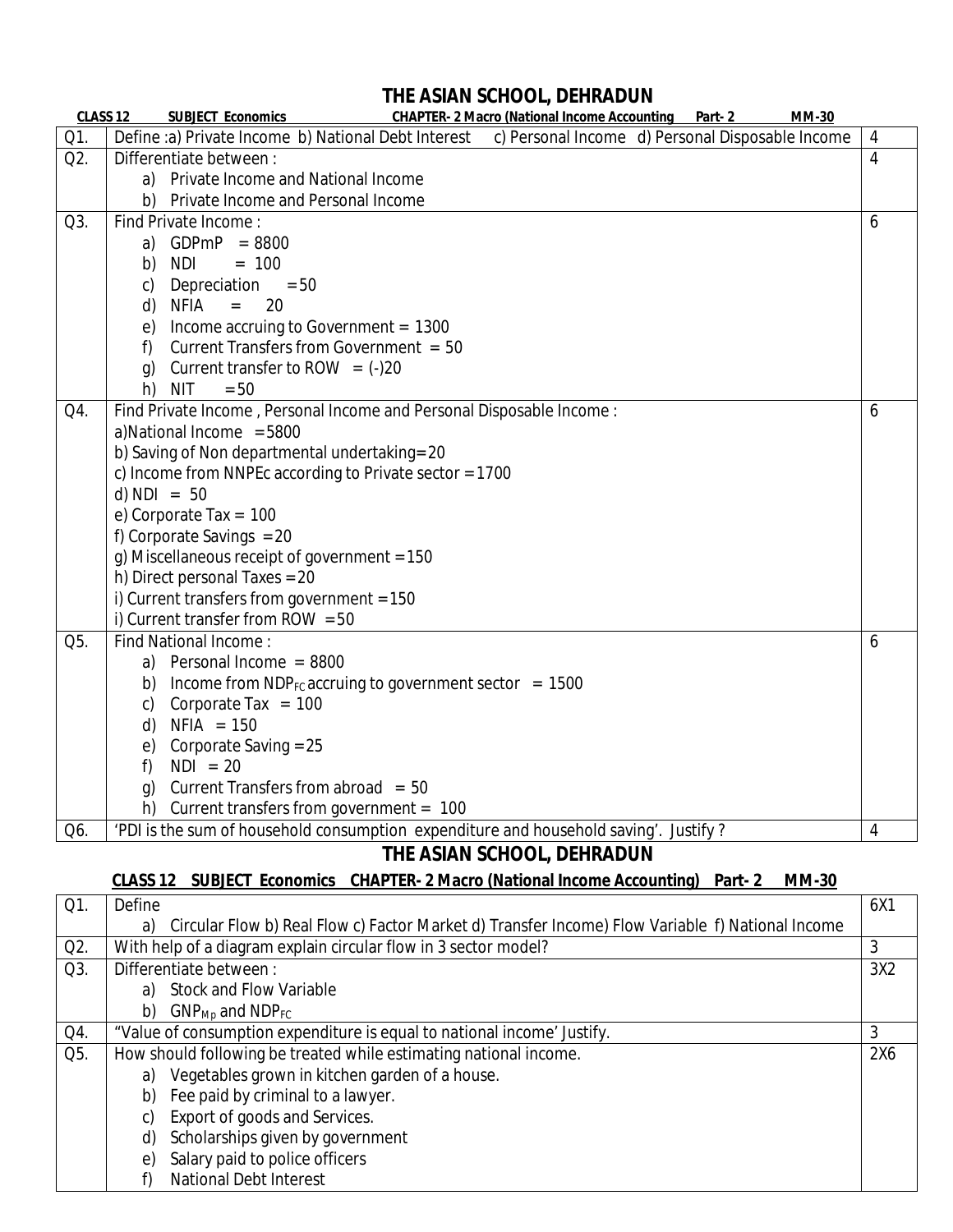|     | CLASS <sub>12</sub>                                                                                                                                            | <b>SUBJECT Economics</b>                                                                                   | <b>CHAPTER- 3 Macro (Money and Banking)</b>                                              | <b>MM-30</b> |
|-----|----------------------------------------------------------------------------------------------------------------------------------------------------------------|------------------------------------------------------------------------------------------------------------|------------------------------------------------------------------------------------------|--------------|
| Q1. | Define the following:<br><b>Bank Rate</b><br>a)<br>Repo Rate<br>b)<br>Reverse Repo Rate<br>C)<br><b>Fiat Money</b><br>d)<br><b>Fiduciary Money</b><br>e)<br>f) | <b>High Powered Money</b>                                                                                  |                                                                                          | 3            |
| Q2. | Medium of exchange<br>a)<br>b)<br>Store of value<br>C)<br>Unit of account<br>d)                                                                                | Explain the following functions of money:<br>Standard of deferred payment                                  |                                                                                          | 6            |
| Q3. |                                                                                                                                                                |                                                                                                            | Explain the process of credit creation by commercial banks in the economy.               | 6            |
| Q4. |                                                                                                                                                                |                                                                                                            | Explain the quantitative measures used by RBI to control credit creation in the economy. | 4            |
|     |                                                                                                                                                                |                                                                                                            | 0R                                                                                       |              |
|     |                                                                                                                                                                |                                                                                                            | Explain the qualitative measures used by RBI to control credit creation in the economy.  |              |
| Q5. |                                                                                                                                                                |                                                                                                            | Explain the difficulty of double coincidence of wants under barter system.               | 4            |
| Q6. |                                                                                                                                                                | Explain the various components of supply of money.                                                         |                                                                                          | 4            |
| Q7. | a)<br>b)<br><b>Bank of Issue</b><br>C)                                                                                                                         | Explain the following functions of Central Bank:<br>Banker to the Government.<br>Lender of the Last Resort |                                                                                          | 3            |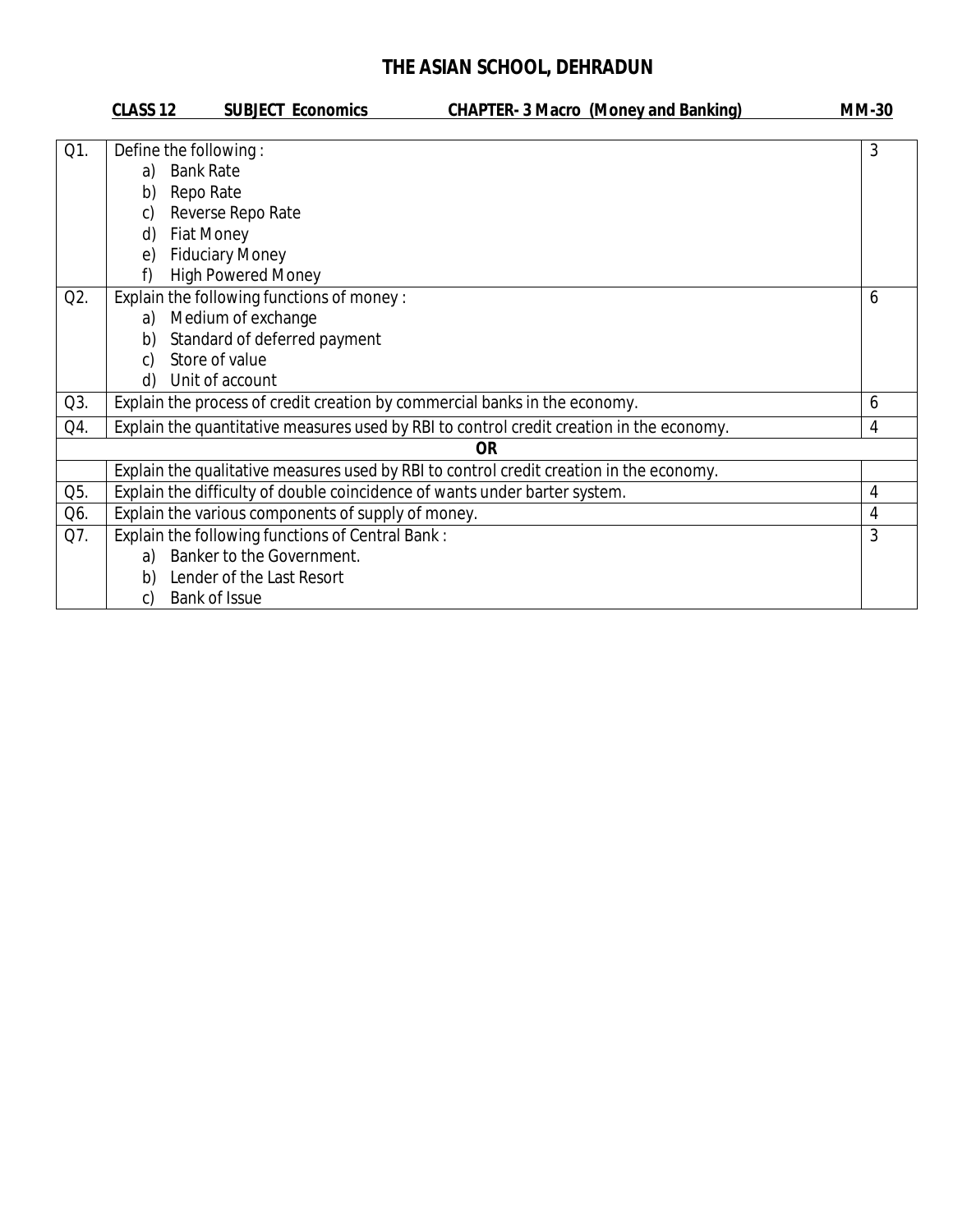| CLASS <sub>12</sub> | <b>CHAPTER-4 Macro (Determination of Income and Employment</b><br><b>SUBJECT Economics</b><br><b>MM-30</b> |   |
|---------------------|------------------------------------------------------------------------------------------------------------|---|
|                     |                                                                                                            |   |
| Q1.                 | What is the relationship between MPC and MPS?                                                              |   |
| Q2.                 | State whether following are true or false, give reasons :                                                  | 3 |
|                     | a) When MPC=0 and $K=0$                                                                                    |   |
|                     | $K = \infty$ , when additional income is converted to additional investment<br>b)                          |   |
| Q3.                 | Write an equation of equilibrium level of income. Spell out C-function in this equation.                   | 3 |
| Q4.                 | Calculate MPC, with the given information:                                                                 | 3 |
|                     | National income=800                                                                                        |   |
|                     | Autonomous consumption expenditure = $100$                                                                 |   |
|                     | Investment expenditure = $100$                                                                             |   |
| Q5.                 | In an economy $C = 200 + 0.75Y$ is the consumption function where C is consumption expenditure and Y is    | 4 |
|                     | national income. Investment expenditure is 4000. Calculate equilibrium level of income and consumption     |   |
|                     | expenditure.                                                                                               |   |
| Q6.                 | Distinguish between inflationary gap and deflationary gap?                                                 | 4 |
| Q7.                 | Explain National Income equilibrium through aggregate demand and aggregate supply. Use diagram also        | 6 |
|                     | explain the changes that take place in an economy when economy is not in equilibrium.                      |   |
| Q8.                 | Given Saving curve, derive consumption curve and state the steps in doing so, use diagram.                 | 6 |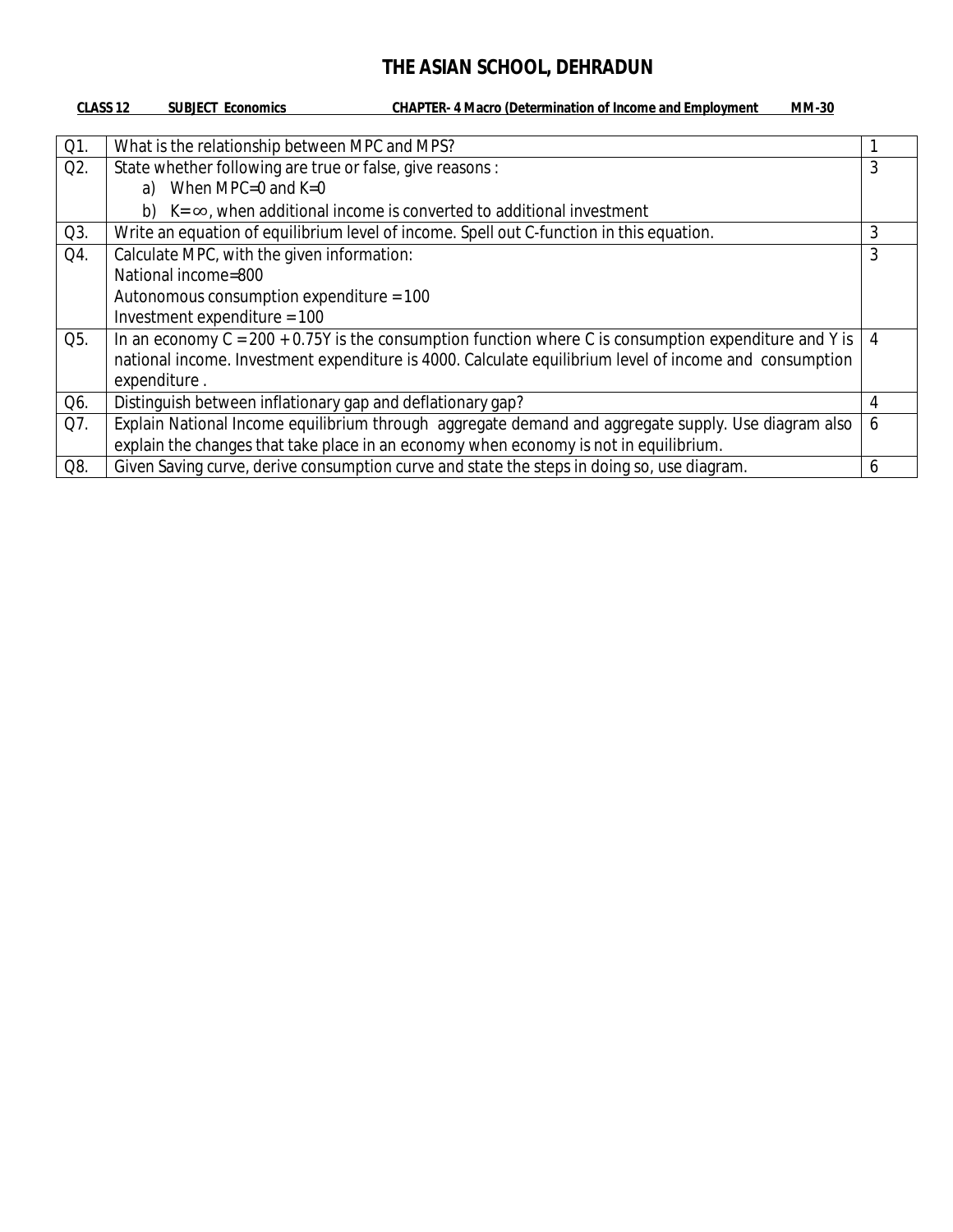#### **CLASS 12 SUBJECT Economics CHAPTER- 5 Macro (Government Budget & Economy) MM-30**

| Q1.              | Define tax and non tax revenue.                                                                                            |   |  |
|------------------|----------------------------------------------------------------------------------------------------------------------------|---|--|
| Q <sub>2</sub> . | What type of tax is helpful in reducing income inequalities.                                                               |   |  |
| Q3.              | Are grants given by the central government to the state government capital expenditure?                                    |   |  |
| Q4.              | In a government budget revenue defect is Rs 50000 crore and borrowings are Rs 75000 crores. How much<br>is fiscal deficit? |   |  |
| Q5.              | Briefly explain any three non tax revenue of the government.                                                               | 3 |  |
| Q6.              | What is fiscal deficit? What are its implications?                                                                         | 3 |  |
| <b>OR</b>        |                                                                                                                            |   |  |
|                  | The fiscal deficit gives borrowing requirement of the government. Elucidate.                                               |   |  |
| Q7.              | Giving reasons categories the following into revenue expenditure and capital expenditure.                                  | 4 |  |
|                  | a) Subsidies b) Repayment of Ioans c) Construction of School building                                                      |   |  |
|                  | d) Grants givens to state governments.                                                                                     |   |  |
| Q8.              | Distinguish between direct tax and indirect tax. Give two examples of each.                                                | 4 |  |
| Q9.              | Explain the objectives of Government Budget.                                                                               | 6 |  |
| Q10.             | What problem can fiscal deficit create? How is a fiscal policy used to control fiscal deficit.                             | h |  |
|                  |                                                                                                                            |   |  |